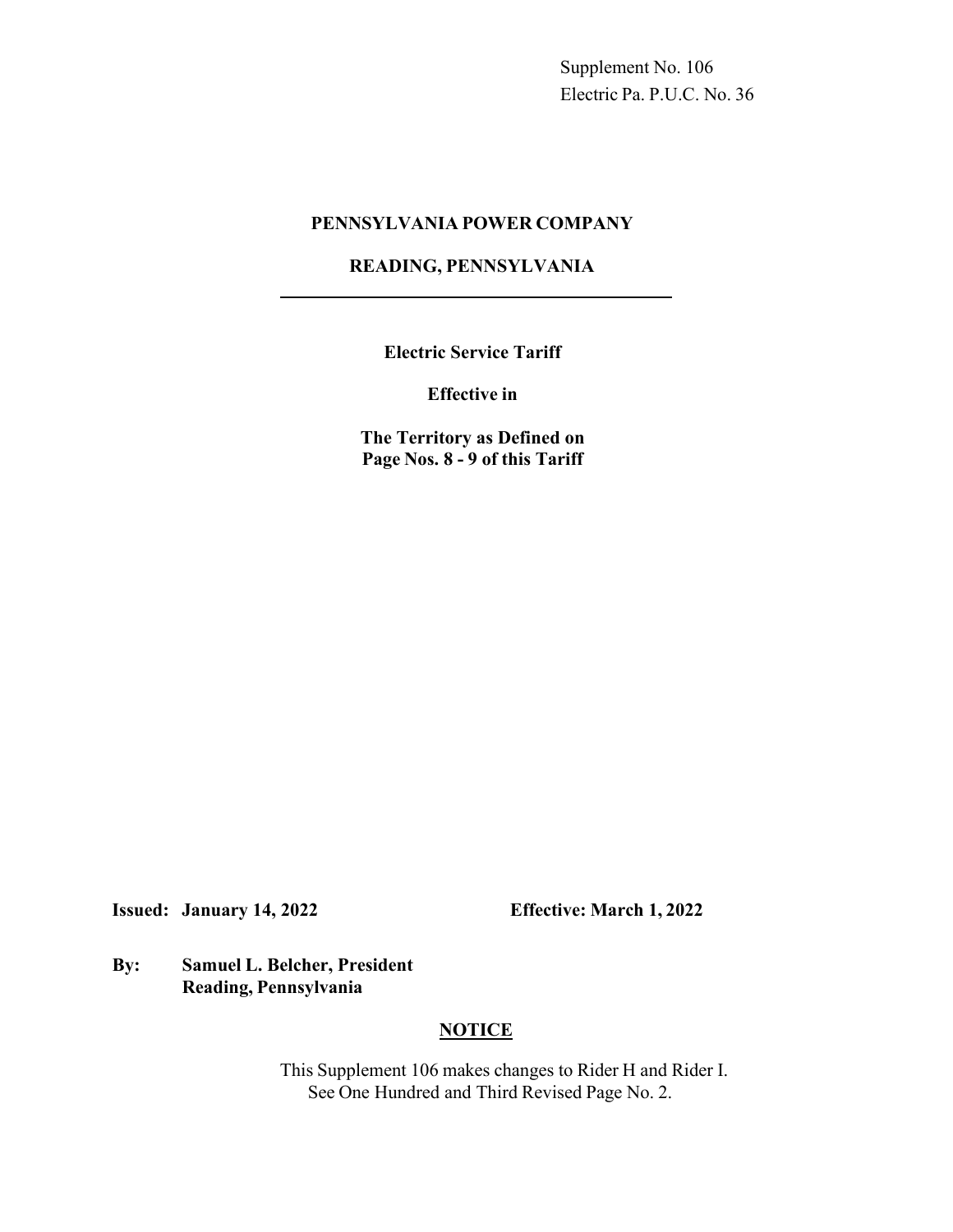One Hundred and Third Revised Page 2 Superseding One Hundred and Second Revised Page 2

# **LIST OF MODIFICATIONS**

# **Riders**

Rider H – Price to Compare Default Service Rate Rider rates have been changed, and decreased (See Thirty-Second Revised Page 123).

Rider I – Hourly Pricing Default Service Rider rates have been changed and decreased (See Twenty-Eighth Revised Page 131).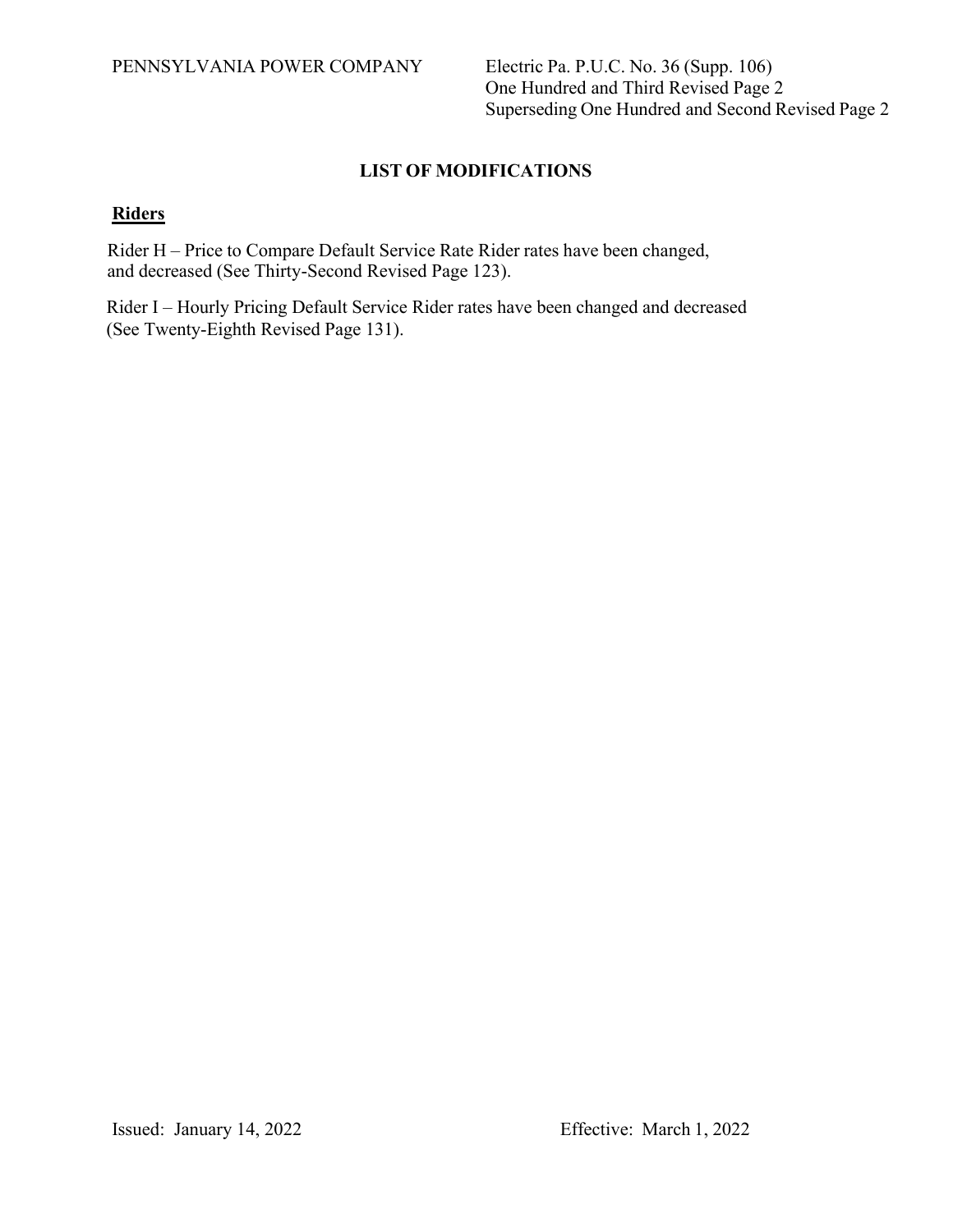PENNSYLVANIA POWER COMPANY Electric Pa P.U.C. No. 36 (Supp. 106)

Thirty-Second Revised Page 123 Superseding Thirty-First Revised Page 123

# RIDERS

#### RIDER H PRICE TO COMPARE DEFAULT SERVICE RATE RIDER

A Price to Compare Default Service Rate ("PTC<sub>Default</sub>") shall be applied to each kWh of Default Service that Penn Power delivers to Customers under this rider as determined to the nearest one-thousandth of a cent per kWh. The  $\text{PTC}_{\text{Default}}$  rate shall be billed to Customers receiving Default Service from the Company under this rider. The rates shall be calculated according to the provisions of this rider.

For service rendered March 1, 2022 through May 31, 2022 the PTC<sub>Default</sub> rates billed by Customer Class are as follows: (C)

> Commercial Customer Class (Rate GS (excluding Special Rate GSDS), Rate GM (PTC), Rate PNP, PLS, SV, SVD, SM and LED):

> > \$0.10002 per kWh.

Residential Customer Class (Rate RS and Rate GS – Volunteer Fire Company, Non-Profit Ambulance Service, Rescue Squad and Senior Center Service Rate):

\$0.07082 per kWh

(C) Change (D) Decrease (D)

(D)